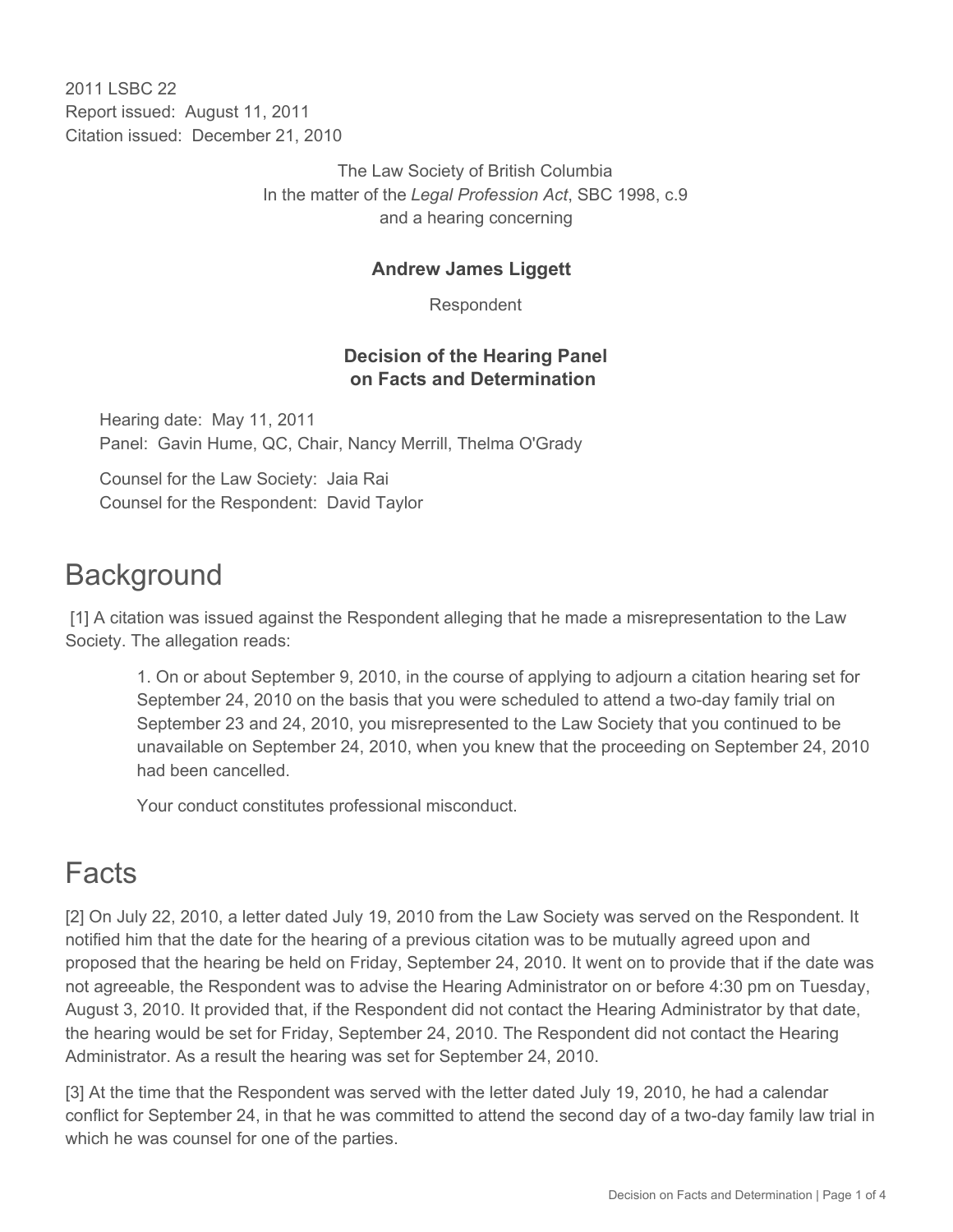[4] On August 6, 2010 the Respondent was served with a letter dated August 6, 2010 from the Law Society that confirmed that the hearing would proceed on Friday, September 24, 2010 as a summary hearing.

[5] In a letter dated August 10, 2010, received by the Law Society on August 12, 2010, the Respondent sought an adjournment of the hearing of the citation. The only ground advanced was a conflict with the second day of a two day family law trial that the Respondent, in his request for an adjournment, described as being set "months ago".

[6] The Law Society opposed the application to adjourn. In its opposition, the Law Society submitted that the Respondent did not explain why he did not respond to the July 19, 2010 letter, which was served on him on July 22, 2010, when he must have known of the conflict in his schedule. In addition, the Law Society submitted that there was no substantiating documentation that he was on the record for a trial scheduled for September 24, 2010.

[7] The Respondent testified that he had a number of grounds for an adjournment. However, he did not take that opportunity to provide further information regarding his various grounds for an adjournment, but relied solely on his calendar conflict. On September 2, 2010, the Chambers Bencher considering the adjournment requested further information consisting of a copy of the Notice of Trial from the court action and the Respondent's alternative dates in September. This request was communicated to the Respondent by email on September 2, 2010.

[8] On September 7, 2010, prior to providing the information requested, the Respondent attended a pre-trial conference in the family law matter, at which time the September 24, 2010 trial date was cancelled.

[9] The Law Society followed up with the Respondent by telephone and fax requesting the information the Chambers Bencher had requested on September 2, 2010. By September 9, the Respondent still had not provided the requested information. As the Chambers Bencher was now scheduled to be out of town, the Law Society once again reiterated its request for information and informed the Respondent it was now urgent.

[10] Thus, on September 9, 2010, the Respondent finally and hurriedly responded to the request by faxing a copy of the Trial Notice printed on July 27, 2010 to the Law Society and a separate letter setting out an alternate date. He did not disclose the fact that the September 24 trial date had been cancelled, nor did he advance any other grounds for an adjournment. The Law Society learned of the adjournment directly from the Provincial Court registry.

### **SUBMISSIONS OF THE RESPONDENT**

[11] The Respondent testified that during the summer months of 2010, he was very busy with his sole practice and personal commitments. He also felt that, due to his schedule in the time-frame leading up to September 24, he did not have the time available to properly prepare for the citation hearing.

[12] The Respondent testified that he had a number of grounds upon which he believed he was entitled to an adjournment, but he determined he did not need to advance any grounds other than the position that he was committed to a trial appearance on the hearing date. He stated that his state of mind always incorporated the entirety of his busy schedule and all of the reasons why an attendance for the hearing on September 24 was problematic.

[13] The Respondent testified that, when he sent the Notice of Trial on September 9, 2010, he was substantiating the information he had provided in his request for the adjournment, namely that he was scheduled for trial.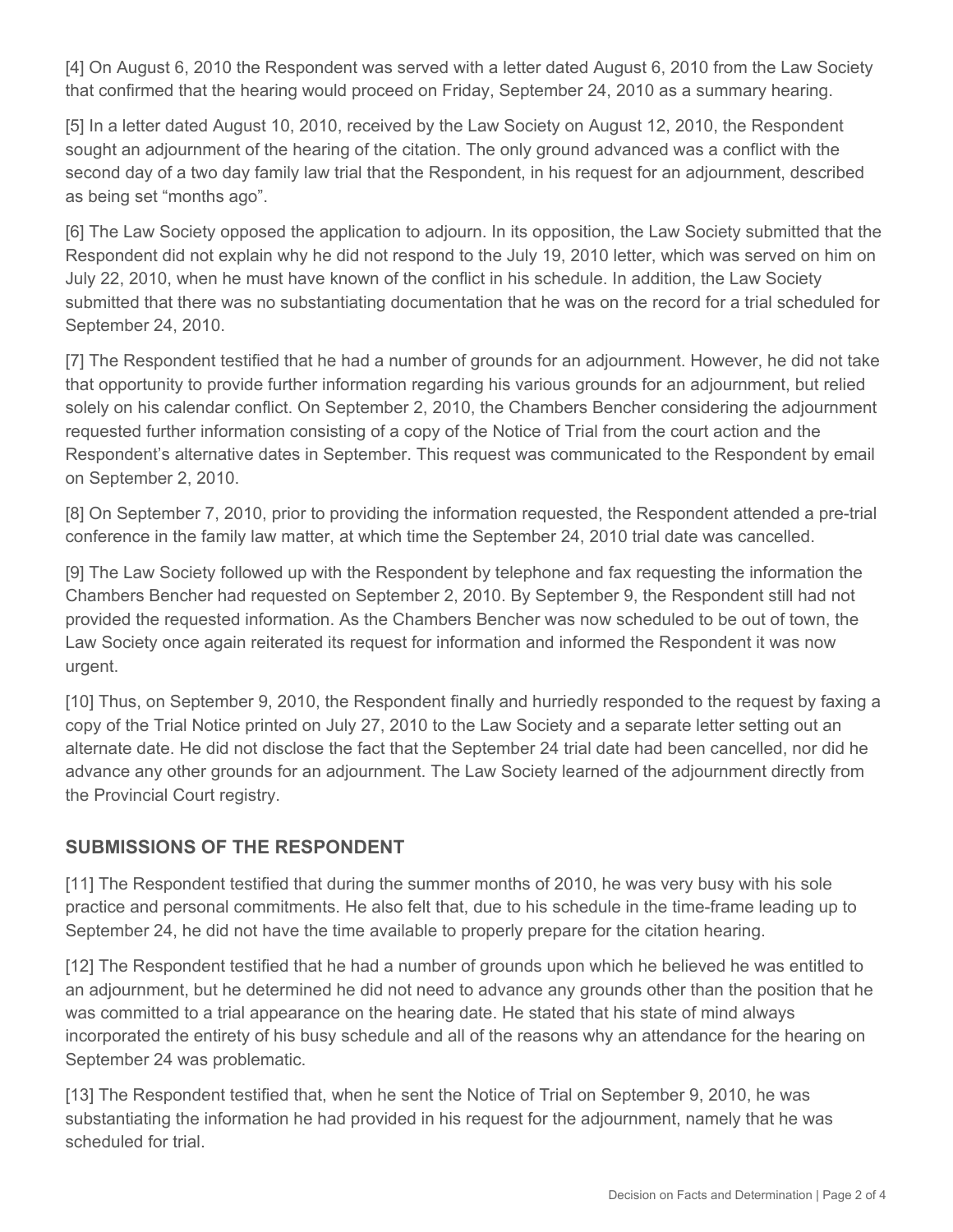[14] The Respondent also testified that he sent the information to the Law Society in a hurry due to the urgency of the request by the Law Society. He did not take time to review his files or pay attention to the specifics of the adjournment request. He testified that, because the various grounds for an adjournment were in his mind at all material times, he wrongly believed that all these grounds had been communicated to the Law Society.

[15] On September 13, 2010, the Chambers Bencher denied the adjournment application. The Law Society sent an email to the Respondent that stated:

Mr. Renwick has advised that it would appear Mr. Liggett is no longer going to be in Court on September 24, 2010, and unless he has some other proven commitment he does not see the basis for an adjournment. Unless Mr. Liggett has something to add, it would appear the hearing in this matter will proceed on Friday, September 24, 2010, starting at 9:30 a.m.

[16] Despite this clear opportunity for the Respondent to provide additional information, he did not. He appeared on his own behalf at the citation hearing on September 24. Due to his lack of preparedness, it did not complete that day and was adjourned for continuation.

[17] The Respondent's position is that there was no misrepresentation made, and if there was, it was not made wilfully or with intent to deceive and therefore does not amount to professional misconduct.

### **SUBMISSIONS OF THE LAW SOCIETY**

[18] The Law Society takes the position that the Respondent, as a result of his own inaction, allowed himself to become double booked with a calendar conflict.

[19] At the time the Respondent received the letter of July 19, 2010 from the Law Society, he knew the proposed hearing date would be scheduled in the absence of any response from him by August 3, 2010, and he knew he was committed to a trial on September 24, 2010. He took no action.

[20] Between the time the Respondent made an application for an adjournment by letter dated August 10, 2010 and the date of the hearing on September 24, 2010, the Respondent had several opportunities to advance additional grounds and provide additional information in support of his adjournment request. He did not do so.

[21] On September 9, 2010, when the Respondent faxed the Notice of Trial to the Law Society, he did not disclose the fact that the September 24 trial date in the court action had been cancelled. By not disclosing this fact, the Respondent misrepresented to the Law Society that he continued to be unavailable for the September 24 hearing.

[22] The Law Society argued that the Respondent made this misrepresentation either recklessly or with intent to mislead.

### **DISCUSSION**

[23] It is well established that the onus is on the Law Society to prove the allegations on the balance of probabilities. The allegation made by the Law Society is that on September 9, 2010 the Respondent misrepresented that he was not available for the hearing scheduled by the Law Society on September 24, 2010 as a result of a two-day family trial that he was scheduled to attend.

[24] The Respondent applied for an adjournment of the hearing scheduled for September 24, 2010. The sole ground for the application was that he was not able to attend the hearing scheduled for September 24,